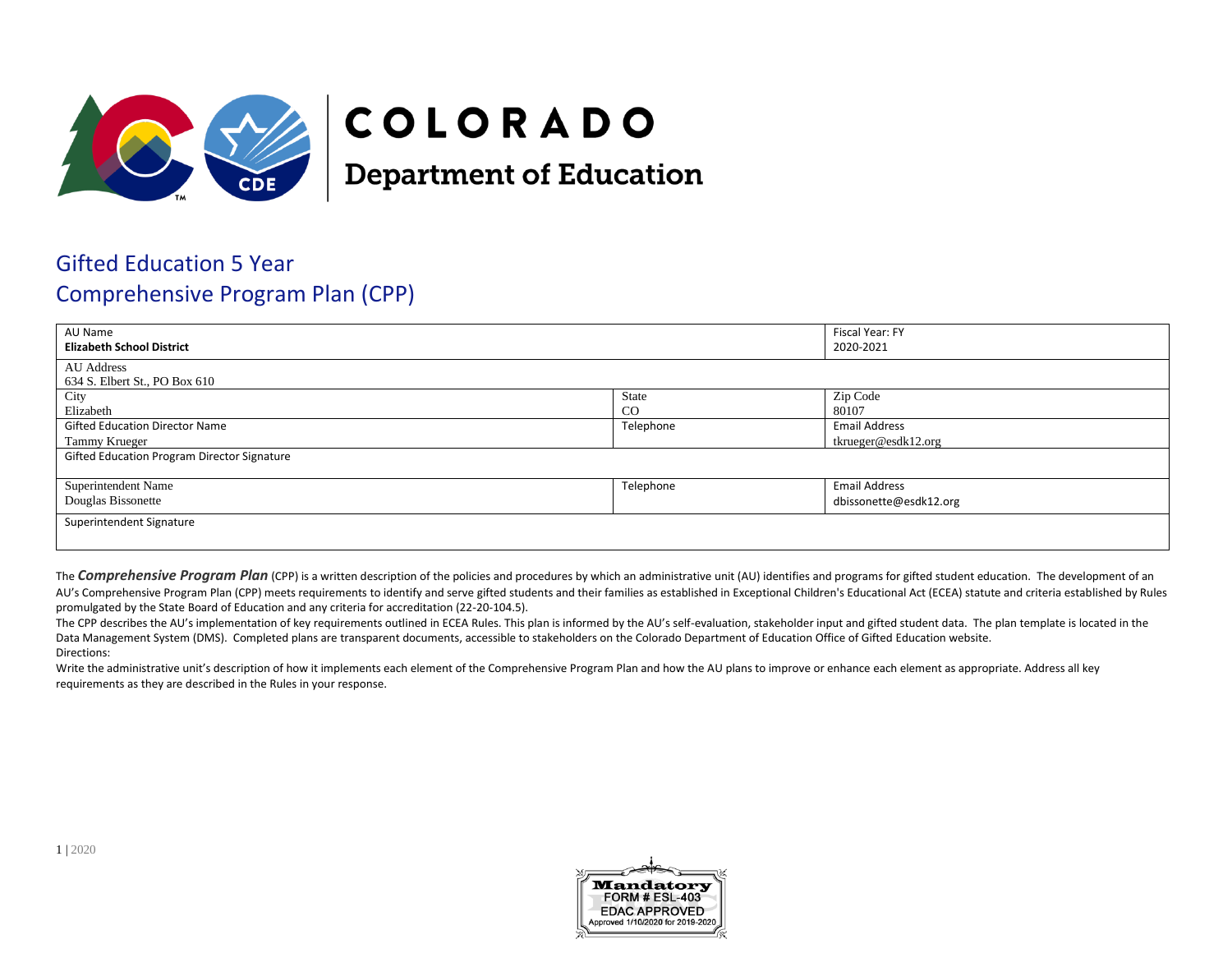|                                                                                                       |                                                                                         | If the AU plans to |                |
|-------------------------------------------------------------------------------------------------------|-----------------------------------------------------------------------------------------|--------------------|----------------|
|                                                                                                       |                                                                                         | shift practices    |                |
|                                                                                                       |                                                                                         | over the next five |                |
|                                                                                                       |                                                                                         |                    | years, use the |
|                                                                                                       |                                                                                         |                    | following to   |
|                                                                                                       |                                                                                         |                    | explain:       |
|                                                                                                       |                                                                                         | $\bullet$          | Describe the   |
|                                                                                                       |                                                                                         |                    | specific       |
|                                                                                                       |                                                                                         |                    | action steps   |
|                                                                                                       |                                                                                         |                    | (activities,   |
|                                                                                                       |                                                                                         |                    | strategies)    |
|                                                                                                       |                                                                                         |                    | the AU will    |
|                                                                                                       |                                                                                         |                    | take           |
|                                                                                                       |                                                                                         | $\bullet$          | Identify the   |
|                                                                                                       |                                                                                         |                    | data,          |
|                                                                                                       |                                                                                         |                    | policies and   |
|                                                                                                       |                                                                                         |                    | procedures,    |
|                                                                                                       |                                                                                         |                    | and/or         |
|                                                                                                       |                                                                                         |                    | research       |
|                                                                                                       |                                                                                         |                    | that           |
|                                                                                                       |                                                                                         |                    |                |
|                                                                                                       |                                                                                         |                    | supports the   |
|                                                                                                       |                                                                                         |                    | specific       |
|                                                                                                       | Please describe how the element is currently implemented in the AU. Address every       |                    | steps that     |
| <b>Exceptional Children's Education Act Program Element</b>                                           | article of law in each element.                                                         |                    | were           |
|                                                                                                       |                                                                                         |                    | selected       |
|                                                                                                       |                                                                                         | $\bullet$          | Identify who   |
|                                                                                                       |                                                                                         |                    | is             |
|                                                                                                       |                                                                                         |                    | responsible    |
|                                                                                                       |                                                                                         |                    | for            |
|                                                                                                       |                                                                                         |                    | implementin    |
|                                                                                                       |                                                                                         |                    | g these        |
|                                                                                                       |                                                                                         |                    | actions steps  |
|                                                                                                       |                                                                                         | $\bullet$          | Provide a      |
|                                                                                                       |                                                                                         |                    | timeline for   |
|                                                                                                       |                                                                                         |                    | implementat    |
|                                                                                                       |                                                                                         |                    | ion with       |
|                                                                                                       |                                                                                         |                    | specific       |
|                                                                                                       |                                                                                         |                    | benchmarks     |
|                                                                                                       |                                                                                         |                    | and dates      |
|                                                                                                       |                                                                                         | $\bullet$          | Identify the   |
|                                                                                                       |                                                                                         |                    | measures       |
|                                                                                                       |                                                                                         |                    | used to        |
|                                                                                                       |                                                                                         |                    | assess the     |
|                                                                                                       |                                                                                         |                    | success of     |
|                                                                                                       |                                                                                         |                    | the            |
|                                                                                                       |                                                                                         |                    |                |
|                                                                                                       |                                                                                         |                    | proposed       |
|                                                                                                       |                                                                                         |                    | action         |
| Procedures for Parent, Family, and Student Engagement 12.02(2)(a)                                     | Identification information is posted on the district website. Letters are sent home to  |                    |                |
| 12.02(2)(a)(i) The program plan shall describe how the AU implements parent, family, and student      | all parents regarding the CogAT screening at grades 2 and 6. Results with narrative     |                    |                |
| engagement and communication with regard to gifted education programs that include, but are not       | profiles are sent home to all parents following testing. Letters are sent to parents    |                    |                |
| limited to: how parents are informed about access to identification procedures; ways to educate       | when students are identified as gifted or placed in the talent pool. Parents have input |                    |                |
| parents and families about giftedness or parenting gifted students; information about involvement and | into ALPs at parent teacher conferences in the fall, mid-year, and end-of-year.         |                    |                |
| progress reporting; what programming options are available to match student strengths and challenges; | Differentiated programming is outlined in the ALP and extra programming options are     |                    |                |
|                                                                                                       | announced by email and posted on the website. Concurrent enrollment and college         |                    |                |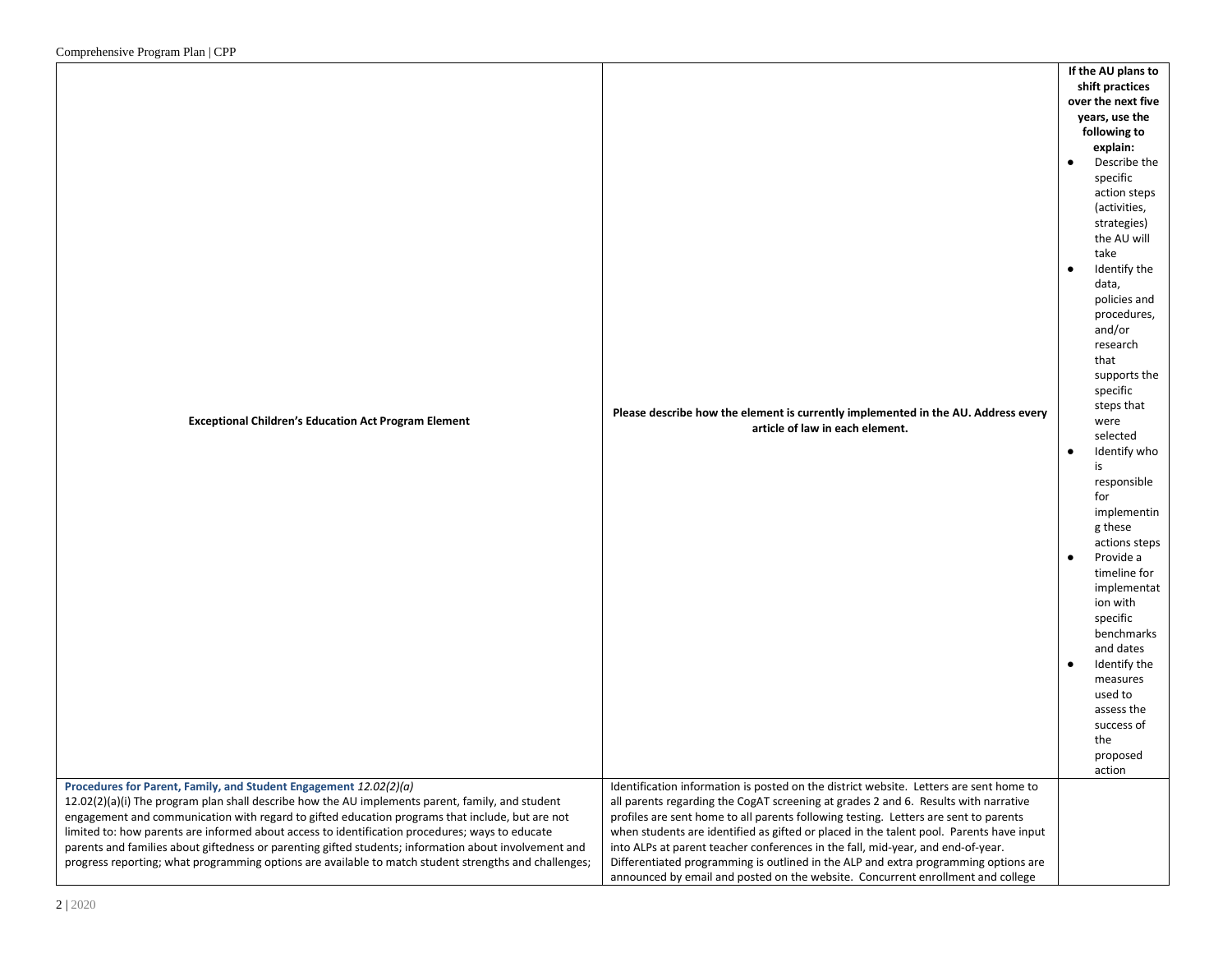| Comprehensive Program Plan   CPP                                                                                                                                                                                                                                                                                                                                                                                                                                                                                                                                                                                                                                                                                                                                                                                                                                                                                                                                                                                                                                                                                                                                                                                                                                                               |                                                                                                                                                                                                                                                                                                                                                                                                                                                                                                                                                                                                                                                                                                                                                                                                                                                                                                               |  |
|------------------------------------------------------------------------------------------------------------------------------------------------------------------------------------------------------------------------------------------------------------------------------------------------------------------------------------------------------------------------------------------------------------------------------------------------------------------------------------------------------------------------------------------------------------------------------------------------------------------------------------------------------------------------------------------------------------------------------------------------------------------------------------------------------------------------------------------------------------------------------------------------------------------------------------------------------------------------------------------------------------------------------------------------------------------------------------------------------------------------------------------------------------------------------------------------------------------------------------------------------------------------------------------------|---------------------------------------------------------------------------------------------------------------------------------------------------------------------------------------------------------------------------------------------------------------------------------------------------------------------------------------------------------------------------------------------------------------------------------------------------------------------------------------------------------------------------------------------------------------------------------------------------------------------------------------------------------------------------------------------------------------------------------------------------------------------------------------------------------------------------------------------------------------------------------------------------------------|--|
| information about concurrent enrollment; how to be involved in college and career planning; primary<br>languages in the AU, and ways parents and families may participate in the school community.<br>12.02(2)(a)(ii) In multi-district AUs and BOCES, methods of engagement and communication may vary<br>based upon individual district procedures, but each district must have a plan for parent, family, and<br>student communication and engagement.                                                                                                                                                                                                                                                                                                                                                                                                                                                                                                                                                                                                                                                                                                                                                                                                                                      | and career planning are on the high school web page. Parent meetings are held 2-3<br>times a year to share information on pertinent topics. Written and oral<br>communication can be provided in another language upon request.                                                                                                                                                                                                                                                                                                                                                                                                                                                                                                                                                                                                                                                                               |  |
| Definition of "Gifted Student" 12.02(2)(b)<br>$12.02(2)(b)$ The program plan shall include a written definition that is the same as or substantially<br>similar to the definition of "gifted student" specified in section 12.01(16) of these Rules. This definition<br>shall serve as the basis for the implementation of all other program plan elements described below.                                                                                                                                                                                                                                                                                                                                                                                                                                                                                                                                                                                                                                                                                                                                                                                                                                                                                                                    | This definition is posted on the district website:<br>"Gifted and talented children" means those persons between the ages of five and<br>twenty-one whose abilities, talents, and potential for accomplishment are so<br>exceptional or developmentally advanced that they require special provisions to meet<br>their educational programming needs. Children under five who are gifted may also be<br>provided with early childhood special educational services.<br>Gifted students include gifted students with disabilities (i.e. twice-exceptional) and<br>students with exceptional abilities or potential from all socio-economic, ethnic and<br>cultural populations.<br>Gifted students are capable of high performance, exceptional production, or<br>exceptional learning behavior by virtue of any or a combination of these areas of<br>giftedness:<br>General or specific intellectual ability |  |
|                                                                                                                                                                                                                                                                                                                                                                                                                                                                                                                                                                                                                                                                                                                                                                                                                                                                                                                                                                                                                                                                                                                                                                                                                                                                                                | Specific academic aptitude<br>Creative or productive thinking<br>Leadership abilities<br>Visual arts, performing arts, music and psychomotor abilities                                                                                                                                                                                                                                                                                                                                                                                                                                                                                                                                                                                                                                                                                                                                                        |  |
| Identification Procedures 12.02(2)(c)<br>The program plan shall describe the assessment process used by the AU for identifying students who<br>meet the definition specified in section 12.01(16) and for identifying the educational needs of gifted<br>students. The assessment process shall recognize a student's exceptional abilities or potential, interests,<br>and needs in order to guide student instruction and individualized planning and programming. In<br>traditionally underrepresented student groups and visual/music/performing arts student groups or<br>talent pools, identification may require the collection of student information over time, using additional<br>data points from a response to intervention approach, or additional assessment. The AU identification<br>procedures shall include, but need not be limited to:<br>$12.02(2)(c)(i)$ A method(s) to ensure equal and equitable access for all students. The program plan shall<br>describe the efforts that the AU will make to identify gifted students from all populations, including<br>preschool (if applicable) through twelfth grade students, minority students, economically diverse<br>students, culturally diverse students, students with limited English proficiency and children with | Referrals<br>The identification process begins with a referral that may come from a variety of<br>sources such as:<br>Universal Screening at second and sixth grades using the Cognitive Abilities Test<br>(CogAT)<br>Parent, teacher or student referrals<br>$\bullet$<br>Achievement measures<br><b>Behavioral observations</b><br>$\bullet$<br>Performance indicators<br>$\bullet$<br><b>Timeline</b><br>Within 30 school days of the administration of the universal screener, all parents are<br>notified of the test results. Within that same timeframe parents of students being<br>considered for the identification process will receive a letter and a copy of the Scales<br>for Identifying Gifted Students (SIGS) to complete. Students referred outside of the                                                                                                                                  |  |
| disabilities;<br>$12.02(2)(c)(ii)$ Referral procedures that seek referrals from a variety of sources, and screening<br>procedures used for conducting identification assessment. Every AU is strongly encouraged to include<br>optional universal screening in identification procedures;<br>$12.02(2)(c)(iii)$ A time line of no more than 30 school days after a referral to determine whether a<br>student will continue with formal identification assessment, or will receive talent pool designation;<br>$12.02(2)(c)(iv)$ Implementation of assessments that align with the purpose of identifying exceptionality<br>in the categories of giftedness, and in traditionally underrepresented populations. The AU may choose<br>local assessment tools from the Department's chart of common and varied assessment tools used in                                                                                                                                                                                                                                                                                                                                                                                                                                                          | universal screener begin the formal identification process within the same 30-day<br>timeline.<br><b>Qualifying Evidence</b><br>The following measurement tools within a body of evidence provide qualifying<br>percentiles or rankings for identification. Every student in grades 2 and 6 is<br>administered the Cognitive Abilities Test (CogAT) as a Universal Screener. If a student<br>missed testing in those grades, the CogAT can be given on an individual basis. Parents<br>of students who have been referred to the identification process are given the parent<br>version of the Scales for Identifying Gifted Students. If necessary, the same scale or<br>the Gifted Evaluation Scale may be given to the student's teacher to complete.<br>Performance indicators require a rating of distinguished or high level placing in a state<br>or national competition.                             |  |
| identification;                                                                                                                                                                                                                                                                                                                                                                                                                                                                                                                                                                                                                                                                                                                                                                                                                                                                                                                                                                                                                                                                                                                                                                                                                                                                                | <b>Identification Review Team</b>                                                                                                                                                                                                                                                                                                                                                                                                                                                                                                                                                                                                                                                                                                                                                                                                                                                                             |  |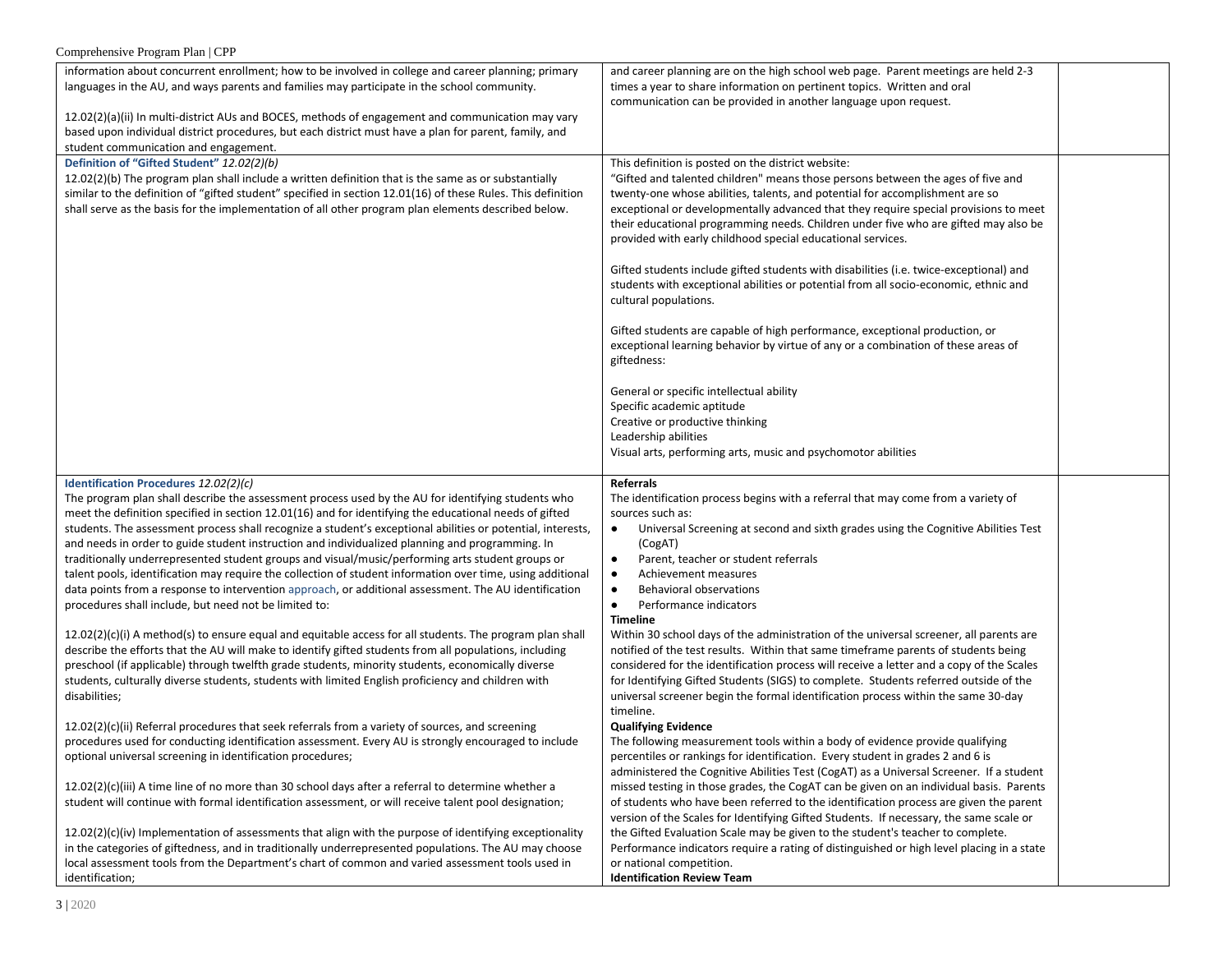| $12.02(2)(c)(v)$ Collection of data for a body of evidence that includes, but is not limited to: assessment<br>results from multiple sources and multiple types of data (i.e. qualitative and quantitative data about<br>achievement, cognitive ability, performance, parent and teacher input, motivation and observations of<br>gifted characteristics/behaviors). The body of evidence contains data to identify the strength area<br>defined in the definition of gifted children and determine appropriate programming services. These<br>same categories are used in data collection and for developing the ALP;                                                                                                                                                                                                                                                                                                                                                   | The core identification review team consists of the district gifted coordinator and<br>building liaisons, all of whom are trained in gifted identification procedures,<br>characteristics, programming, etc. Principals, counselors, classroom teachers and<br>parents may also be asked to provide additional input on a case by case basis.                                                                                                                                                                                                                                                                                                                                                                                                                                                                                        |  |
|--------------------------------------------------------------------------------------------------------------------------------------------------------------------------------------------------------------------------------------------------------------------------------------------------------------------------------------------------------------------------------------------------------------------------------------------------------------------------------------------------------------------------------------------------------------------------------------------------------------------------------------------------------------------------------------------------------------------------------------------------------------------------------------------------------------------------------------------------------------------------------------------------------------------------------------------------------------------------|--------------------------------------------------------------------------------------------------------------------------------------------------------------------------------------------------------------------------------------------------------------------------------------------------------------------------------------------------------------------------------------------------------------------------------------------------------------------------------------------------------------------------------------------------------------------------------------------------------------------------------------------------------------------------------------------------------------------------------------------------------------------------------------------------------------------------------------|--|
| $12.02(2)(c)(vi)$ A review team procedure; and that includes at least one person trained or endorsed in<br>gifted identification and programming;                                                                                                                                                                                                                                                                                                                                                                                                                                                                                                                                                                                                                                                                                                                                                                                                                        |                                                                                                                                                                                                                                                                                                                                                                                                                                                                                                                                                                                                                                                                                                                                                                                                                                      |  |
| $12.02(2)(c)(vi)$ A review team procedure for determining identification or a talent pool designation from<br>a body of evidence and for developing individualized ALPs for identified students. When only cognitive<br>ability assessment data meets criteria in a body of evidence, the review team may determine that the<br>student is identified with general or specific intellectual ability. This identification meets the condition of<br>portability.                                                                                                                                                                                                                                                                                                                                                                                                                                                                                                          | The review team collects a body of evidence for a student profile. Students with two<br>or more qualifying CogAT subtest scores are most often identified as intellectually<br>gifted only, if no other qualifying achievement or performance data is available.<br>Letters are sent home to parents of students who have been identified as gifted and<br>those who have been identified for the talent pool. The letter also indicates that<br>gifted students will have an ALP with input from the parents.                                                                                                                                                                                                                                                                                                                       |  |
| $12.02(2)(c)(viii)$ A determination letter for parents and school files describing the decision of the review<br>team, and area(s) of giftedness if the student is found to have exceptional abilities; and                                                                                                                                                                                                                                                                                                                                                                                                                                                                                                                                                                                                                                                                                                                                                              |                                                                                                                                                                                                                                                                                                                                                                                                                                                                                                                                                                                                                                                                                                                                                                                                                                      |  |
| 12.02(2)(c)(ix) A communication procedure by which parents are made aware of the identification<br>assessment process for their student, understand the results of the determination, and engage in the<br>development and review of the student's ALP.                                                                                                                                                                                                                                                                                                                                                                                                                                                                                                                                                                                                                                                                                                                  |                                                                                                                                                                                                                                                                                                                                                                                                                                                                                                                                                                                                                                                                                                                                                                                                                                      |  |
| Criteria for Determining Exceptional Ability (Giftedness) or Talent Pool 12.02(2)(d)<br>$12.02(2)(d)(i)$ For each category of giftedness defined in 12.01(16), criteria for exceptional ability means:<br>95 percentile or above on a standardized nationally normed test or observation tool, or a rating on a<br>performance assessment that indicates exceptionality/distinguished compared to age mates.<br>12.02(2)(d)(ii) Not meeting criteria on a single assessment tool shall not prevent further data collection<br>or consideration for identification, if other indicators suggest exceptional potential as observed in a<br>body of evidence.<br>$12.02(2)(d)(iii)$ Criteria for screening assessments is a score range less than the 95 percentile ranking or<br>results on observation/performance assessment tools as determined by the AU to determine referrals,<br>further data collection and observation, and/or formation of student talent pools. | Criteria<br>Once a student has been referred for gifted identification, a body of evidence is<br>collected that includes quantitative and qualitative data. Criteria for identification<br>usually requires three qualifying pieces of data that meet the state criteria of 95th<br>percentile or higher on a norm referenced approved measurement tool or an<br>advanced or distinguished level on a criterion referenced approved measurement tool<br>or performance rubric.<br>Talent Pool A talent pool is defined as a group of students who demonstrate an<br>advanced or even exceptional ability in a particular area, but at this time do not meet<br>the criteria for gifted identification (90-94th percentile). Often students in a talent<br>pool are provided advanced or gifted programming services. As students are |  |
|                                                                                                                                                                                                                                                                                                                                                                                                                                                                                                                                                                                                                                                                                                                                                                                                                                                                                                                                                                          | presented with additional levels of challenge and rigor, increased achievement may<br>occur. A student may meet the criteria for gifted identification at a later date.                                                                                                                                                                                                                                                                                                                                                                                                                                                                                                                                                                                                                                                              |  |
| Identification Portability 12.02(2)(e)<br>Identification portability shall be based upon AU implementation of statewide identification procedures<br>required in Section 12.02(2)(c) and use of criteria set for exceptionality in Section 12.02(2)(d) and<br>determination of a student's identification in one or more of the categories of giftedness as described in<br>the state definition of gifted children in Section 12.01(16). Administrative units shall implement<br>procedures for statewide portability of identification that include, but may not be limited to:                                                                                                                                                                                                                                                                                                                                                                                        | The district implements statewide identification procedures for portability.                                                                                                                                                                                                                                                                                                                                                                                                                                                                                                                                                                                                                                                                                                                                                         |  |
| 12.02(2)(e)(i) A requirement that the sending school/district transfer the body of evidence for<br>identification and the ALP with student records when the student moves from one district to another;                                                                                                                                                                                                                                                                                                                                                                                                                                                                                                                                                                                                                                                                                                                                                                  |                                                                                                                                                                                                                                                                                                                                                                                                                                                                                                                                                                                                                                                                                                                                                                                                                                      |  |
| 12.02(2)(e)(ii) Review of the transferred student's ALP within 45 school days of start date to determine<br>programming options and services that serve the identified area(s) according to the district and<br>community resources of the receiving district;                                                                                                                                                                                                                                                                                                                                                                                                                                                                                                                                                                                                                                                                                                           |                                                                                                                                                                                                                                                                                                                                                                                                                                                                                                                                                                                                                                                                                                                                                                                                                                      |  |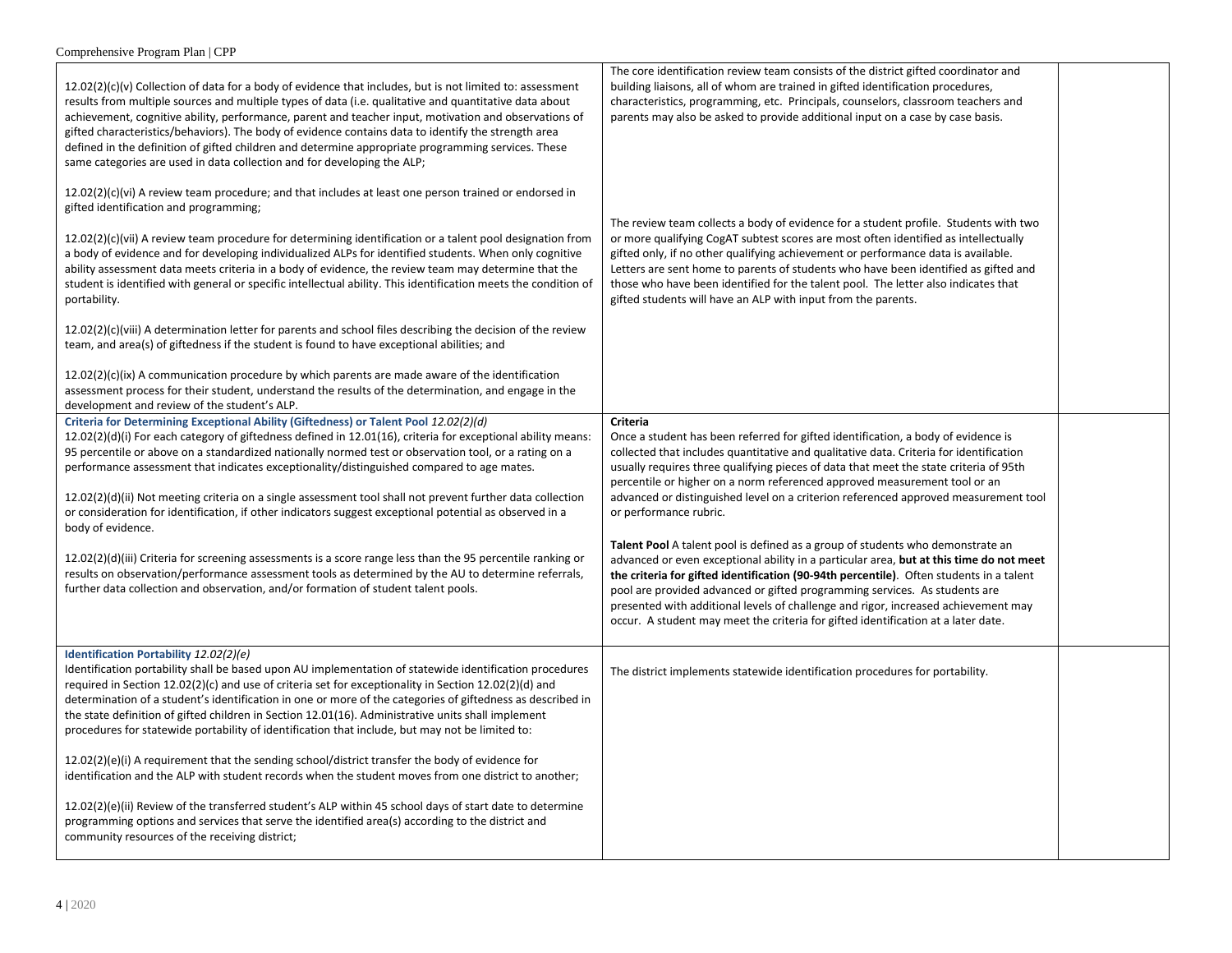| Comprehensive Program Plan   CPP                                                                                                                                                                                                                                                                                                                                                                                                                                                                                                                                                                                                                                                                                                                                                                                                                                                                                                                                                                                                                                                                                                                                                                                                                                                                                                                                                                                                                                                                                                                                                                                                                                                                                                                                                                                                                                                                                                                                                                                                                                                                                                                                                                                                                                                                                                                                                                                                                                           |                                                                                                                                                                                                                                                                                                                                                                                                                                                                                                                                                                                                                                                                                                                                                                                                                                                                                                                                                                                                                                                                                                                                                                                                                                                                                                                                                                                                                                                                                                                                                                                                                                                                                                                                   |                                                                                                                                                                                                                                                                                                                                                                                                                                                                                                                                                                                                                                                                                                                                        |
|----------------------------------------------------------------------------------------------------------------------------------------------------------------------------------------------------------------------------------------------------------------------------------------------------------------------------------------------------------------------------------------------------------------------------------------------------------------------------------------------------------------------------------------------------------------------------------------------------------------------------------------------------------------------------------------------------------------------------------------------------------------------------------------------------------------------------------------------------------------------------------------------------------------------------------------------------------------------------------------------------------------------------------------------------------------------------------------------------------------------------------------------------------------------------------------------------------------------------------------------------------------------------------------------------------------------------------------------------------------------------------------------------------------------------------------------------------------------------------------------------------------------------------------------------------------------------------------------------------------------------------------------------------------------------------------------------------------------------------------------------------------------------------------------------------------------------------------------------------------------------------------------------------------------------------------------------------------------------------------------------------------------------------------------------------------------------------------------------------------------------------------------------------------------------------------------------------------------------------------------------------------------------------------------------------------------------------------------------------------------------------------------------------------------------------------------------------------------------|-----------------------------------------------------------------------------------------------------------------------------------------------------------------------------------------------------------------------------------------------------------------------------------------------------------------------------------------------------------------------------------------------------------------------------------------------------------------------------------------------------------------------------------------------------------------------------------------------------------------------------------------------------------------------------------------------------------------------------------------------------------------------------------------------------------------------------------------------------------------------------------------------------------------------------------------------------------------------------------------------------------------------------------------------------------------------------------------------------------------------------------------------------------------------------------------------------------------------------------------------------------------------------------------------------------------------------------------------------------------------------------------------------------------------------------------------------------------------------------------------------------------------------------------------------------------------------------------------------------------------------------------------------------------------------------------------------------------------------------|----------------------------------------------------------------------------------------------------------------------------------------------------------------------------------------------------------------------------------------------------------------------------------------------------------------------------------------------------------------------------------------------------------------------------------------------------------------------------------------------------------------------------------------------------------------------------------------------------------------------------------------------------------------------------------------------------------------------------------------|
| 12.02(2)(e)(iii) If the receiving district finds the body of evidence to be incomplete, the receiving district<br>shall consult with, as practical, the former district, parents, and student and re-evaluate the<br>identification determination; and.<br>$12.02(2)(e)(iv)$ Communication to parents within 60 school days of start date about how the new district<br>will meet the needs outlined in the student's ALP                                                                                                                                                                                                                                                                                                                                                                                                                                                                                                                                                                                                                                                                                                                                                                                                                                                                                                                                                                                                                                                                                                                                                                                                                                                                                                                                                                                                                                                                                                                                                                                                                                                                                                                                                                                                                                                                                                                                                                                                                                                  |                                                                                                                                                                                                                                                                                                                                                                                                                                                                                                                                                                                                                                                                                                                                                                                                                                                                                                                                                                                                                                                                                                                                                                                                                                                                                                                                                                                                                                                                                                                                                                                                                                                                                                                                   |                                                                                                                                                                                                                                                                                                                                                                                                                                                                                                                                                                                                                                                                                                                                        |
| Advanced Learning Plan Content 12.02(2)(f) The AU shall develop an ALP for every gifted student<br>according to the student's determined area(s) of giftedness, interests, and instructional and affective<br>needs. The ALP shall be considered in educational planning toward post-secondary readiness outcomes<br>and decision-making concerning subsequent programming for that student and be used in the<br>articulation/transition process, preschool (if applicable) through grade 12. At the high school level ALPs<br>may blend with the student's individualized career and academic plan (ICAP) if all content of the ALP are<br>inclusive in the ICAP which includes achievement and affective goals. The ALP content shall include, but<br>not be limited to:<br>12.02(2)(f)(i) A student profile described in a body of evidence. This profile shall be subject to the AU's<br>student records confidentiality guidelines. The local AU determines periodic updates of the student<br>profile, especially in terms of interests, and/or demonstration of previously unidentified strengths;<br>12.02(2)(f)(ii) A working-document section of the ALP. This portion of the ALP records annual<br>measurable, attainable achievement and affective goals and progress. Achievement goals are standards-<br>based statements in strength area(s). Additional achievement goals may be needed to address<br>documented achievement gaps or career interest. Affective goals reflect development of personal,<br>social, communication, leadership, and/or cultural competency;<br>12.02(2)(f)(iii) Description or delineation of supplemental curriculum, activities, specific programs or<br>coursework, specific strategies, and/or extended or expanded learning opportunities available in the AU<br>that match a student's strength area(s) and support the goals;<br>12.02(2)(f)(iv) Progress reports that align with the AU's or member district's schedule for parent-<br>reporting and/or conferences about student progress. Adjustments to goals and programming options<br>may occur during any progress reporting period;<br>12.02(2)(f)(v) Personnel involved in ALP development, and in progress report meetings or conferences,<br>including, but not limited to classroom teacher(s), student, parents, gifted education staff or staff with<br>training in gifted education identification and programming, and support staff as appropriate. | A student's body of evidence is used to determine appropriate instruction and<br>placement within the classroom, and the profile is included in the ALP An Advanced<br>Learning Plan (ALP) is created on an annual basis to reflect that instruction as well as<br>students' interests.<br>Advanced Learning Plans (ALP) are written at the beginning of the school year or<br>within 30 days after a student has been formally identified. Personnel involved in the<br>ALP process include the student, parents and teachers. An academic SMART goal,<br>based on the student's identified area of strength, is written using student<br>achievement and growth data and Colorado Academic Standards. An affective SMART<br>goal is also created to address areas such as personal, social, leadership,<br>communication and cultural competence or to guide career and college planning.<br>Teachers include the differentiated programming implemented and any supplemental<br>curriculum used with gifted students within their classrooms.<br>When a gifted student transfers out of the district ALPs are sent with the cumulative<br>file to the new school upon request. The district coordinator communicates with<br>personnel from another school district when students transfer into the Elizabeth<br>School District and notifies parents of the need for further identification assessment<br>or the writing of the students new ALP within 45-60 days. ALPs are monitored three<br>times a year at parent teacher conferences and an end of year conference. A parent<br>engagement in the ALP is noted through a signature that is required on every ALP and<br>then placed in the student's cumulative folder. | The district is<br>transitioning from<br>Alpine<br>Achievement for<br>storing student<br>plans to Infinite<br>Campus (IC). IC<br>does not have a<br>place for ALPs at<br>this time. This<br>year (2020-21)<br>ALPs will be<br>written and<br>housed in grade<br>level Google<br>folders. The<br>gifted education<br>coordinator and<br>consultant will be<br>working with the<br>data management<br>and technology<br>specialists to<br>create an ALP<br>form in IC over<br>the year. The goal<br>is to have ALPs on<br>IC by the 2021-22<br>school year.<br>There is no<br>specific timeline<br>at this time as<br>pandemic online<br>learning and the<br>transfer of all<br>other documents<br>to IC takes priority<br>at this time. |
| ALP Procedures and Responsibilities 12.02(2)(g)<br>12.02(2)(g)(ii) Personnel assigned with the responsibility for development and monitoring. At minimum<br>the student's parents and classroom teachers should be familiar with and support ALP goals, and/or<br>write ALP measurable goals according to local procedures. Gifted education resource personnel may<br>assist in the writing of goals, but may not be the sole custodian of the ALP. Goals are written and aligned<br>with classroom tiered instruction and expanded learning opportunities for supplemental or intensive<br>programming;<br>$12.02(2)(g)(iii)$ A method to develop student awareness and active participation in the ALP process;                                                                                                                                                                                                                                                                                                                                                                                                                                                                                                                                                                                                                                                                                                                                                                                                                                                                                                                                                                                                                                                                                                                                                                                                                                                                                                                                                                                                                                                                                                                                                                                                                                                                                                                                                         |                                                                                                                                                                                                                                                                                                                                                                                                                                                                                                                                                                                                                                                                                                                                                                                                                                                                                                                                                                                                                                                                                                                                                                                                                                                                                                                                                                                                                                                                                                                                                                                                                                                                                                                                   |                                                                                                                                                                                                                                                                                                                                                                                                                                                                                                                                                                                                                                                                                                                                        |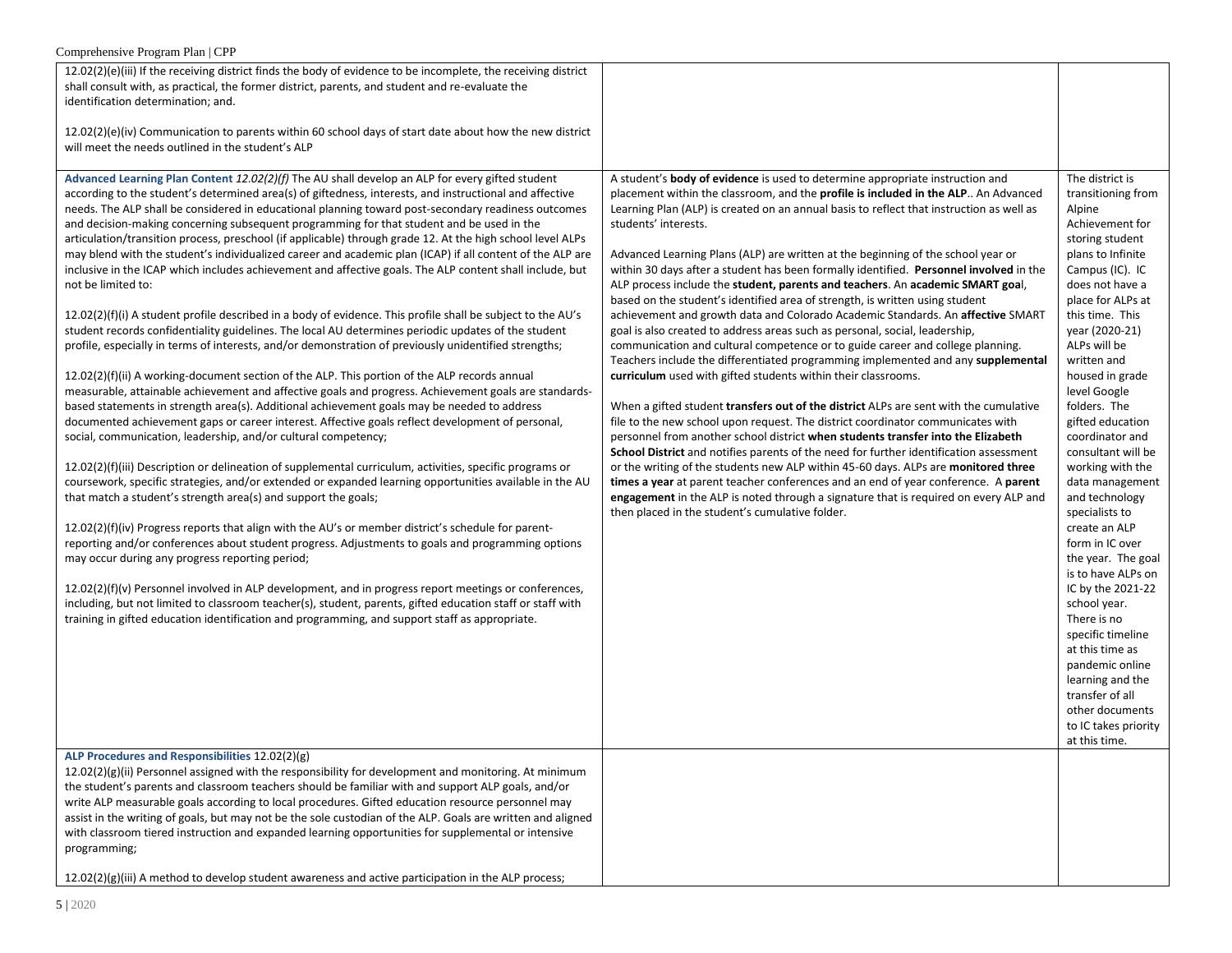| $12.02(2)(g)(iv)$ A process for management of ALPs within the cumulative file system including a<br>procedure for transferring ALPs between grade levels, school levels, and districts. It is highly encouraged<br>that ALPs are written by those working with the gifted student and that the ALP is an ongoing plan for<br>coursework, tiered instruction, and increasing performance in the student's area of strength. ALP goals<br>should be written or reviewed for current relevancy to teachers and students at the beginning of the<br>school year;<br>$12.02(2)(g)(v)$ An ALP progress reporting timeline. The review of progress integrates with ongoing<br>conference or reporting periods of the district. It is highly encouraged that ALPs be student-led at the<br>secondary level; and<br>$12.02(2)(g)(vi)$ A system to show evidence of parent engagement and input in ALP development and in<br>the review of progress. Evidence may include, but is not limited to: signature, electronic signature or<br>checkbox of involvement, checklist, or other assurance supporting the student's growth. If after 3<br>documented attempts to contact the parents for signature, no parental signature is obtained, school<br>personnel shall continue with ALP implementation and continue to engage parents in the process. |                                                                                                                                                                                                                                                                                                                                                                                                                                         |    |
|--------------------------------------------------------------------------------------------------------------------------------------------------------------------------------------------------------------------------------------------------------------------------------------------------------------------------------------------------------------------------------------------------------------------------------------------------------------------------------------------------------------------------------------------------------------------------------------------------------------------------------------------------------------------------------------------------------------------------------------------------------------------------------------------------------------------------------------------------------------------------------------------------------------------------------------------------------------------------------------------------------------------------------------------------------------------------------------------------------------------------------------------------------------------------------------------------------------------------------------------------------------------------------------------------------------------------------------------|-----------------------------------------------------------------------------------------------------------------------------------------------------------------------------------------------------------------------------------------------------------------------------------------------------------------------------------------------------------------------------------------------------------------------------------------|----|
| Programming 12.02(2)(h)                                                                                                                                                                                                                                                                                                                                                                                                                                                                                                                                                                                                                                                                                                                                                                                                                                                                                                                                                                                                                                                                                                                                                                                                                                                                                                                    | Programming for gifted students in the Elizabeth C-1 School District is predominantly                                                                                                                                                                                                                                                                                                                                                   | 1. |
| $12.02(2)(h)(i)$ The program plan shall describe the programming components, options, and strategies<br>that will be implemented by the AU and schools to appropriately address the educational needs of<br>gifted students. Programming shall match the academic strengths and interests of the gifted student.<br>Other educational or affective needs shall be addressed according to the individual student's profile.<br>Programming components, options, and strategies shall include, but need not be limited to:                                                                                                                                                                                                                                                                                                                                                                                                                                                                                                                                                                                                                                                                                                                                                                                                                   | done within the regular classroom through differentiated instruction strategies and/or<br>advanced placement classes. This is determined by using student assessment data and<br>questionnaires regarding interests and preferred methods of differentiation included<br>in the ALP.                                                                                                                                                    |    |
|                                                                                                                                                                                                                                                                                                                                                                                                                                                                                                                                                                                                                                                                                                                                                                                                                                                                                                                                                                                                                                                                                                                                                                                                                                                                                                                                            | Types of differentiated Instruction used include:                                                                                                                                                                                                                                                                                                                                                                                       |    |
| $12.02(2)(h)(i)(A)$ Alignment of the gifted student's assessment data and ALP goals to programming<br>options in the areas of giftedness;                                                                                                                                                                                                                                                                                                                                                                                                                                                                                                                                                                                                                                                                                                                                                                                                                                                                                                                                                                                                                                                                                                                                                                                                  | The Depth & Complexity Framework for leveled thinking and reasoning<br>$\bullet$<br>Differentiated Instruction Model that modifies content, process, and<br>$\bullet$<br>products to match students' readiness, interests and learning profiles                                                                                                                                                                                         |    |
| $12.02(2)(h)(i)(B)$ Structures or type of delivery by which gifted students are served at the different<br>school levels (e.g., the general classroom, resource location, small instructional group, and/or pullout for<br>direct and extended instruction aligned to strength area);<br>12.02(2)(h)(i)(C) Support in differentiated instruction and methods (e.g., acceleration, cluster grouping<br>and higher order thinking skills);                                                                                                                                                                                                                                                                                                                                                                                                                                                                                                                                                                                                                                                                                                                                                                                                                                                                                                   | (including CogAT profiles)<br>Integrated Curriculum Model that emphasizes advanced content, higher<br>$\bullet$<br>level thinking processes and products and interdisciplinary themes.<br>Materials from The College of William and Mary are available for reading<br>and language arts classes in grades 3-8 for gifted and advanced learners.<br>Teaching to an overarching concept. (Many gifted students learn best by<br>$\bullet$ |    |
| 12.02(2)(h)(i)(D) Affective and guidance support systems (e.g., social skills training, early college and<br>career planning);                                                                                                                                                                                                                                                                                                                                                                                                                                                                                                                                                                                                                                                                                                                                                                                                                                                                                                                                                                                                                                                                                                                                                                                                             | seeing the "big picture".)<br>Diverse Options include:<br>Whole grade and content acceleration<br>$\bullet$                                                                                                                                                                                                                                                                                                                             |    |
| 12.02(2)(h)(i)(E) Diverse content options provided for gifted students in their areas of strength (e.g.,<br>mentorship, Socratic seminars, advanced math, honors courses);                                                                                                                                                                                                                                                                                                                                                                                                                                                                                                                                                                                                                                                                                                                                                                                                                                                                                                                                                                                                                                                                                                                                                                 | <b>Flexible Groups</b><br>$\bullet$                                                                                                                                                                                                                                                                                                                                                                                                     |    |
|                                                                                                                                                                                                                                                                                                                                                                                                                                                                                                                                                                                                                                                                                                                                                                                                                                                                                                                                                                                                                                                                                                                                                                                                                                                                                                                                            | High School Post-secondary and Concurrent Enrollment Options:                                                                                                                                                                                                                                                                                                                                                                           |    |
| $12.02(2)(h)(i)(F)$ The means by which articulation for preschool (if applicable) through grade 12 is<br>planned and implemented;                                                                                                                                                                                                                                                                                                                                                                                                                                                                                                                                                                                                                                                                                                                                                                                                                                                                                                                                                                                                                                                                                                                                                                                                          | <b>Advanced Placement</b><br>$\bullet$<br>Concurrent Enrollment<br>$\bullet$                                                                                                                                                                                                                                                                                                                                                            |    |
| 12.02(2)(h)(i)(G) Pre-collegiate and/or pre-advanced placement support;                                                                                                                                                                                                                                                                                                                                                                                                                                                                                                                                                                                                                                                                                                                                                                                                                                                                                                                                                                                                                                                                                                                                                                                                                                                                    | Internships/Mentorships<br>٠<br><b>Gifted Seminar</b>                                                                                                                                                                                                                                                                                                                                                                                   |    |
| 12.02(2)(h)(i)(H) ALP development and reviews conducted through the collaborative efforts of the                                                                                                                                                                                                                                                                                                                                                                                                                                                                                                                                                                                                                                                                                                                                                                                                                                                                                                                                                                                                                                                                                                                                                                                                                                           | Talent Aptitude Pathways<br>$\bullet$                                                                                                                                                                                                                                                                                                                                                                                                   |    |
| teacher(s), other school personnel (as needed), parents and the student (as appropriate);                                                                                                                                                                                                                                                                                                                                                                                                                                                                                                                                                                                                                                                                                                                                                                                                                                                                                                                                                                                                                                                                                                                                                                                                                                                  | <b>Extension and Enrichment Opportunities</b><br>$\bullet$<br>High School Students have opportunities to participate in a variety of clubs,<br>$\bullet$                                                                                                                                                                                                                                                                                |    |
| 12.02(2)(h)(i)(l) Post-secondary options available to gifted students.                                                                                                                                                                                                                                                                                                                                                                                                                                                                                                                                                                                                                                                                                                                                                                                                                                                                                                                                                                                                                                                                                                                                                                                                                                                                     | competitions and other extracurricular activities. Field trips, guest speakers<br>and college visits are also planned throughout the year by the high school                                                                                                                                                                                                                                                                            |    |
| 12.02(2)(h)(i)(J) Concurrent enrollment opportunities, if indicated by a gifted child's ALP or ICAP. To be<br>considered in an ALP, the AU shall consider the student's need for appropriate concurrent enrollment,<br>available options, funding, and requirement for administrative approval.                                                                                                                                                                                                                                                                                                                                                                                                                                                                                                                                                                                                                                                                                                                                                                                                                                                                                                                                                                                                                                            | gifted education liaison.<br>Affective development is determined by the students' ALP goals and is addressed<br>online or in pull-out groups with district gifted personnel. When underachievement is<br>an issue the parents, student, and appropriate staff, are included in the problem<br>solving process to determine the best interventions.                                                                                      |    |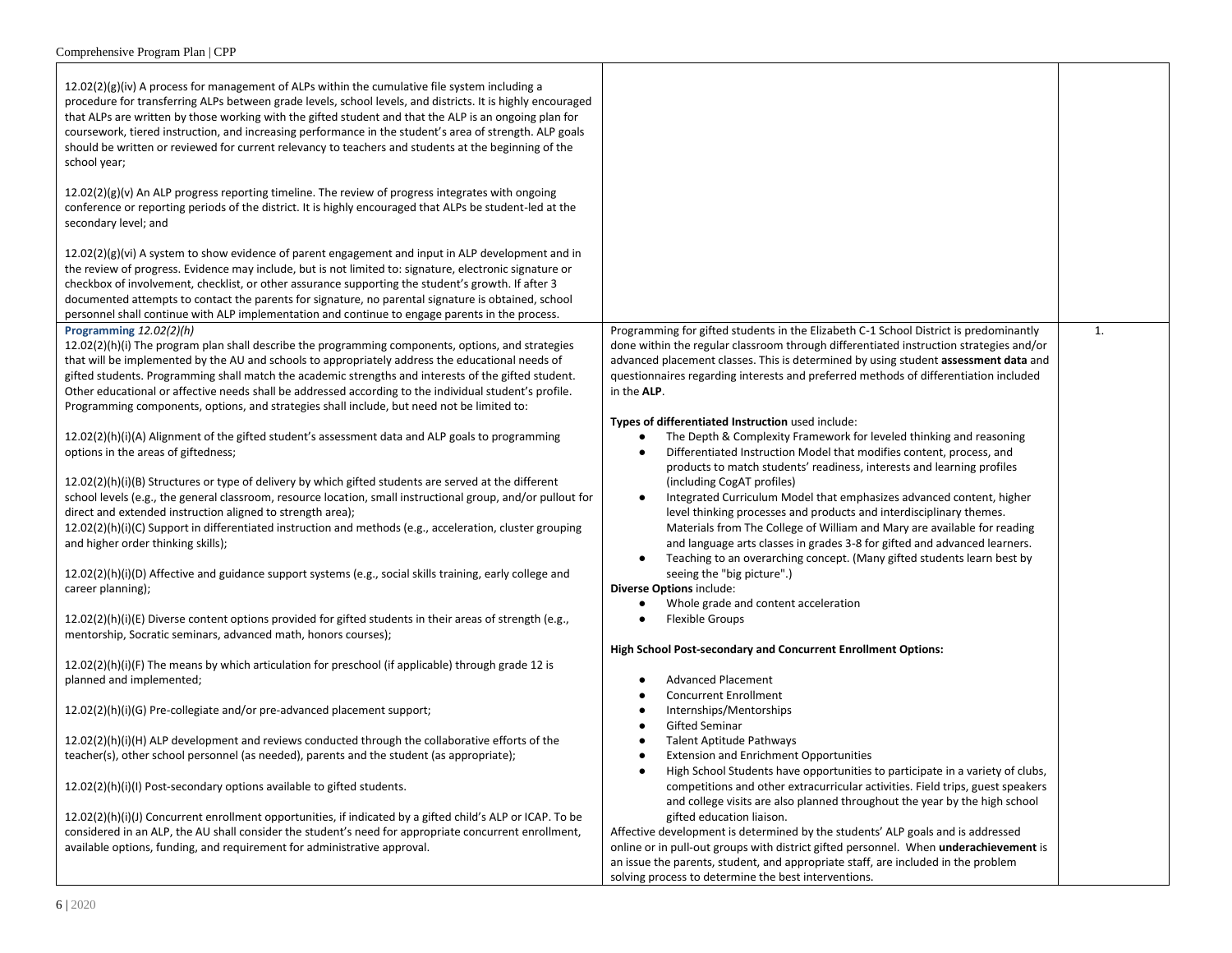| Comprehensive Program Plan   CPP                                                                                                                                                                                                                                                                                                                                                                                                                                                                                                                                                                                                                                                                                                                                                                                                                                                                                                                                                                                                                                                                                                                                                                                                                                                                                                                                                                                                                                                                   |                                                                                                                                                                                                                                                                                                                                                                                                                                                                                                                                                                                                                                                |  |
|----------------------------------------------------------------------------------------------------------------------------------------------------------------------------------------------------------------------------------------------------------------------------------------------------------------------------------------------------------------------------------------------------------------------------------------------------------------------------------------------------------------------------------------------------------------------------------------------------------------------------------------------------------------------------------------------------------------------------------------------------------------------------------------------------------------------------------------------------------------------------------------------------------------------------------------------------------------------------------------------------------------------------------------------------------------------------------------------------------------------------------------------------------------------------------------------------------------------------------------------------------------------------------------------------------------------------------------------------------------------------------------------------------------------------------------------------------------------------------------------------|------------------------------------------------------------------------------------------------------------------------------------------------------------------------------------------------------------------------------------------------------------------------------------------------------------------------------------------------------------------------------------------------------------------------------------------------------------------------------------------------------------------------------------------------------------------------------------------------------------------------------------------------|--|
| 12.02(2)(h)(ii) Students identified with exceptional ability require provisions to develop the areas of                                                                                                                                                                                                                                                                                                                                                                                                                                                                                                                                                                                                                                                                                                                                                                                                                                                                                                                                                                                                                                                                                                                                                                                                                                                                                                                                                                                            |                                                                                                                                                                                                                                                                                                                                                                                                                                                                                                                                                                                                                                                |  |
| strength over time. When underachievement and/or motivational issues are observed behaviors in a                                                                                                                                                                                                                                                                                                                                                                                                                                                                                                                                                                                                                                                                                                                                                                                                                                                                                                                                                                                                                                                                                                                                                                                                                                                                                                                                                                                                   |                                                                                                                                                                                                                                                                                                                                                                                                                                                                                                                                                                                                                                                |  |
| gifted student, the ALP team, child study team, or review team shall problem solve in collaboration with                                                                                                                                                                                                                                                                                                                                                                                                                                                                                                                                                                                                                                                                                                                                                                                                                                                                                                                                                                                                                                                                                                                                                                                                                                                                                                                                                                                           |                                                                                                                                                                                                                                                                                                                                                                                                                                                                                                                                                                                                                                                |  |
| the family, the student, and appropriate staff.                                                                                                                                                                                                                                                                                                                                                                                                                                                                                                                                                                                                                                                                                                                                                                                                                                                                                                                                                                                                                                                                                                                                                                                                                                                                                                                                                                                                                                                    |                                                                                                                                                                                                                                                                                                                                                                                                                                                                                                                                                                                                                                                |  |
| Evaluation and Accountability Procedures 12.02(2)(i)                                                                                                                                                                                                                                                                                                                                                                                                                                                                                                                                                                                                                                                                                                                                                                                                                                                                                                                                                                                                                                                                                                                                                                                                                                                                                                                                                                                                                                               | The UIP is a collaborative effort between gifted personnel and administrators. The                                                                                                                                                                                                                                                                                                                                                                                                                                                                                                                                                             |  |
| The comprehensive program plan shall describe the AU's procedures for evaluation and accountability                                                                                                                                                                                                                                                                                                                                                                                                                                                                                                                                                                                                                                                                                                                                                                                                                                                                                                                                                                                                                                                                                                                                                                                                                                                                                                                                                                                                | district uses state assessments, local achievement data, ALP goals, student                                                                                                                                                                                                                                                                                                                                                                                                                                                                                                                                                                    |  |
| including, but not limited to:                                                                                                                                                                                                                                                                                                                                                                                                                                                                                                                                                                                                                                                                                                                                                                                                                                                                                                                                                                                                                                                                                                                                                                                                                                                                                                                                                                                                                                                                     | observations, and questionnaires to determine targets.                                                                                                                                                                                                                                                                                                                                                                                                                                                                                                                                                                                         |  |
| 12.02(2)(i)(i) Unified improvement plan addendum methods by which gifted student performance is<br>monitored and measured for continual learning progress and how such methods align with the state<br>accreditation process (e.g., annual UIP gifted education addendum, multi-district/BOCES summary,<br>intervention progress monitoring data sources, ALP goals, and performance, district, and/or state<br>assessment data). These methods include UIP elements such as annual gifted student performance<br>target(s) and an action plan to meet the target(s) and a timeline to report on progress toward targets;<br>$12.02(2)(i)(ii)$ Methods by which student affective growth is monitored and measured for continual<br>development (e.g., rubrics for personal journals and anecdotal data, student surveys, demonstration of<br>self-advocacy, and student career and/or college plans);<br>12.02(2)(i)(iii) Methods for ensuring that gifted student performance (achievement and growth) and<br>reporting are consistent with state accreditation and accountability requirements (i.e., disaggregation of<br>state assessment data for gifted students, identification of discrepancies in the data, goal setting and<br>demonstration of achievement and growth); and<br>$12.02(2)(i)(iv)$ Methods for self-evaluation of the gifted program including a schedule for periodic<br>feedback and review (e.g., review of gifted policy, goals, identification process, programming | Affective growth is monitored in a variety of qualitative ways including, but not<br>limited to journals, interviews, and student self-evaluations.<br>Data is reported and meets state accreditation and accountability requirements.<br>Program evaluation occurs every 3-5 years using quantitative and qualitative data<br>including parent, student, teacher, and administrator surveys. A program evaluation<br>team of parents, students, teachers, and administrators is also created to analyze the<br>data and create targets and timelines. Data and program improvements are posted on<br>the district website.                    |  |
| components, personnel, budget and reporting practices, and the impact of gifted programming on<br>student achievement and progress); and<br>$12.02(2)(i)(v)$ Methods by which parents, educators, and other required persons are informed about the                                                                                                                                                                                                                                                                                                                                                                                                                                                                                                                                                                                                                                                                                                                                                                                                                                                                                                                                                                                                                                                                                                                                                                                                                                                |                                                                                                                                                                                                                                                                                                                                                                                                                                                                                                                                                                                                                                                |  |
| methods described in 12.02(2)(i)(i-iv) above.                                                                                                                                                                                                                                                                                                                                                                                                                                                                                                                                                                                                                                                                                                                                                                                                                                                                                                                                                                                                                                                                                                                                                                                                                                                                                                                                                                                                                                                      |                                                                                                                                                                                                                                                                                                                                                                                                                                                                                                                                                                                                                                                |  |
| Personnel 12.02(2)(j)<br>$12.02(2)(j)(i)$ The program plan shall describe the personnel who provide instruction, counseling,<br>coordination and other programming for gifted students. Personnel shall be knowledgeable in the<br>characteristics, differentiated instructional methods and competencies in the special education of gifted<br>students. Qualified personnel with endorsement or an advanced degree in gifted education are<br>preferred in specific programs and classrooms consisting of mainly gifted students. Beginning with the<br>2010-2011 school year, every AU shall employ or contract with a person who is responsible for:                                                                                                                                                                                                                                                                                                                                                                                                                                                                                                                                                                                                                                                                                                                                                                                                                                           | The district employs two designated personnel to run the gifted program. A part time<br>qualified coordinator manages the program including gifted professional<br>development. A gifted consultant provides some professional development and<br>works directly with students. Each building has a designated gifted liaison who<br>provides information to teachers, attends gifted professional development, and<br>participates in district gifted education meetings. The district has two qualified<br>personnel and has had little success in increasing those numbers. Paraprofessionals<br>do not work with gifted students directly. |  |
| 12.02(2)(j)(i)(A) Management of the program plan;                                                                                                                                                                                                                                                                                                                                                                                                                                                                                                                                                                                                                                                                                                                                                                                                                                                                                                                                                                                                                                                                                                                                                                                                                                                                                                                                                                                                                                                  |                                                                                                                                                                                                                                                                                                                                                                                                                                                                                                                                                                                                                                                |  |
| 12.02(2)(j)(i)(B) Professional development activities, the purposes of which are:                                                                                                                                                                                                                                                                                                                                                                                                                                                                                                                                                                                                                                                                                                                                                                                                                                                                                                                                                                                                                                                                                                                                                                                                                                                                                                                                                                                                                  | Certified classroom teachers provide most of the differentiated services to gifted<br>students in their regular classrooms. Therefore most professional development<br>centers around differentiation practices and affective development. Professional                                                                                                                                                                                                                                                                                                                                                                                        |  |
| $12.02(2)(j)(j)(B)(l)$ To improve and enhance the skills, knowledge and expertise of teachers and other<br>personnel who provide instruction and other supportive services to gifted students; and                                                                                                                                                                                                                                                                                                                                                                                                                                                                                                                                                                                                                                                                                                                                                                                                                                                                                                                                                                                                                                                                                                                                                                                                                                                                                                 | development occurs on teacher workdays, during Thursday morning collaborative<br>time, and after school. A Google Classroom has been created for teachers to find<br>information on gifted characteristics and differentiation practices. Teachers are also                                                                                                                                                                                                                                                                                                                                                                                    |  |
| $12.02(2)(i)(i)(B)(II)$ To increase, to the extent practicable, the number of qualified personnel providing<br>instruction to gifted students.                                                                                                                                                                                                                                                                                                                                                                                                                                                                                                                                                                                                                                                                                                                                                                                                                                                                                                                                                                                                                                                                                                                                                                                                                                                                                                                                                     | encouraged to attend the Colorado Association of Gifted and Talented (CAGT)<br>Conference each year. The district also offers some classes for graduate credit<br>through Adams State University.                                                                                                                                                                                                                                                                                                                                                                                                                                              |  |
| $12.02(2)(j)(ii)$ The AU shall make good faith effort to hire and retain on at least a halftime basis one<br>qualified person to administer and monitor the implementation of the AU's gifted program.                                                                                                                                                                                                                                                                                                                                                                                                                                                                                                                                                                                                                                                                                                                                                                                                                                                                                                                                                                                                                                                                                                                                                                                                                                                                                             |                                                                                                                                                                                                                                                                                                                                                                                                                                                                                                                                                                                                                                                |  |
| $12.02(2)(j)(iii)$ Administrative units should consider employing sufficient personnel for ALP writing and<br>monitoring, and differentiated instruction for gifted students.                                                                                                                                                                                                                                                                                                                                                                                                                                                                                                                                                                                                                                                                                                                                                                                                                                                                                                                                                                                                                                                                                                                                                                                                                                                                                                                      |                                                                                                                                                                                                                                                                                                                                                                                                                                                                                                                                                                                                                                                |  |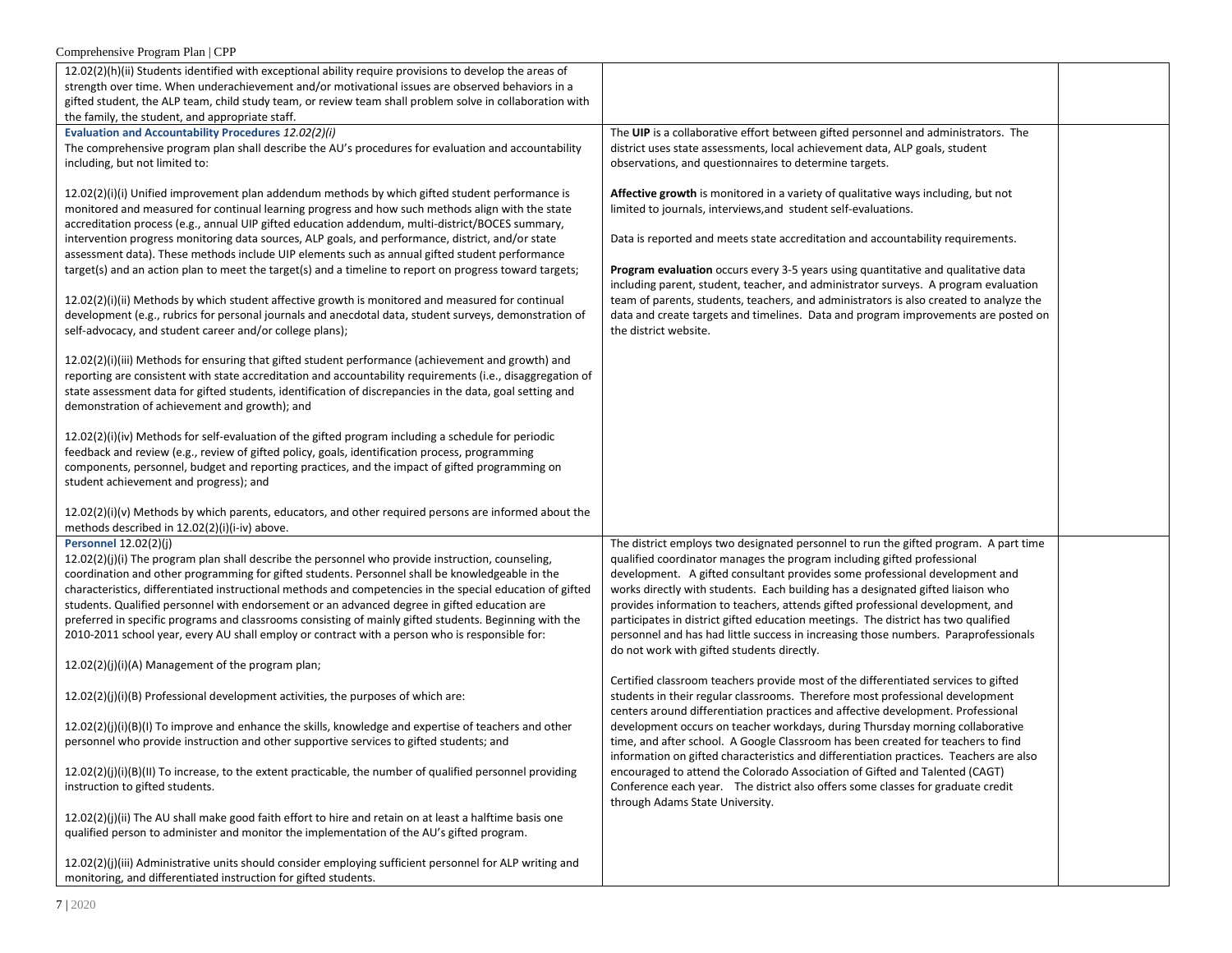| 12.02(2)(j)(iv) Administrative units should collaborate with universities and colleges for the<br>development of qualified personnel.                                                                                                                                                                                                                                                                                                                                                                                                                                                                                                                                                                                                                |                                                                                                                                                                                                                                                              |  |
|------------------------------------------------------------------------------------------------------------------------------------------------------------------------------------------------------------------------------------------------------------------------------------------------------------------------------------------------------------------------------------------------------------------------------------------------------------------------------------------------------------------------------------------------------------------------------------------------------------------------------------------------------------------------------------------------------------------------------------------------------|--------------------------------------------------------------------------------------------------------------------------------------------------------------------------------------------------------------------------------------------------------------|--|
| $12.02(2)(j)(v)$ Personnel responsible for the instruction and learning of gifted students in core academic<br>areas must meet the requirements under federal law for highly qualified teachers.                                                                                                                                                                                                                                                                                                                                                                                                                                                                                                                                                     |                                                                                                                                                                                                                                                              |  |
| 12.02(2)(j)(vi) Paraprofessionals may serve in supportive roles, but may not be the sole instructional<br>provider, nor may such paraprofessionals be funded using state gifted education funds.                                                                                                                                                                                                                                                                                                                                                                                                                                                                                                                                                     |                                                                                                                                                                                                                                                              |  |
| $12.02(2)(j)(vii)$ The program plan shall also indicate the content of and means by which the AU supports<br>the acquisition and/or improvement of the knowledge and competencies of personnel through<br>appropriate professional development relating to the instruction, programming and counseling for<br>gifted students. (e.g., induction and in-service programs, job-embedded training and coaching, gifted<br>education workshops or institutes and college coursework). Key topics should include, but need not be<br>limited to, gifted characteristics and myths, differentiated instruction, affective needs, counseling,<br>content instructional options and advanced curricular strategies (e.g., higher order thinking strategies). |                                                                                                                                                                                                                                                              |  |
| Budget 12.02(2)(k)<br>$12.02(2)(k)(i)$ The AU shall include in the annual plan a budget for gifted education which reflects the<br>collaborative efforts of the AU and cost of implementing the program elements and the student goals<br>stated in the annual comprehensive program plan. The budget shall detail the funding committed by the<br>AU and funding requested from the Department. Funding committed by the AU shall be an amount<br>determined by the AU to contribute towards the AU's gifted student education program described in<br>the AU's program plan. Funds requested from the Department may be used for:                                                                                                                  | The budget is created each year with input of gifted liaisons, the administrative offices,<br>and gifted personnel. Funds are used according to state rule. The District provides<br>additional funding for gifted education to pay for universal screening. |  |
| 12.02(2)(k)(i)(A) Salaries for appropriately licensed and endorsed personnel primarily serving gifted<br>students (e.g., gifted education directors, coordinators, resource teachers, counselors and teachers of<br>gifted classrooms);                                                                                                                                                                                                                                                                                                                                                                                                                                                                                                              |                                                                                                                                                                                                                                                              |  |
| $12.02(2)(k)(i)(B)$ Professional development and training relating to gifted education;                                                                                                                                                                                                                                                                                                                                                                                                                                                                                                                                                                                                                                                              |                                                                                                                                                                                                                                                              |  |
| 12.02(2)(k)(i)(C) Programming options and school counseling or affective guidance specific to gifted<br>students and their ALPs;                                                                                                                                                                                                                                                                                                                                                                                                                                                                                                                                                                                                                     |                                                                                                                                                                                                                                                              |  |
| 12.02(2)(k)(i)(D) Materials used in instructional programming for gifted education; and                                                                                                                                                                                                                                                                                                                                                                                                                                                                                                                                                                                                                                                              |                                                                                                                                                                                                                                                              |  |
| 12.02(2)(k)(i)(E) Administrative costs (classified or grant fiscal staff), technology, and equipment<br>necessary for the education of gifted students up to ten percent for any one of these limited<br>expenditures, and, not to collectively exceed twenty percent of the total amount requested from the<br>Department.                                                                                                                                                                                                                                                                                                                                                                                                                          |                                                                                                                                                                                                                                                              |  |
| 12.02(2)(k)(ii) Administrative units may contract with other AUs to establish and maintain gifted student<br>programs (e.g., art, music, online coursework, and counseling) for the education of gifted children,<br>sharing costs of student programing in accordance with terms of a contract. This action is optional based<br>upon available AU resources, and subject to AU discretion. An AU with less than six children who need a<br>particular program may purchase services from one or more AUs that provide the appropriate gifted<br>education program for individual or groups of gifted students. Gifted education personnel in these AUs<br>shall collaborate on the content and monitoring of such contracts.                       |                                                                                                                                                                                                                                                              |  |
| Record Keeping 12.05(1)<br>Financial records shall be kept in accordance with generally accepted principles of governmental<br>accounting. Recommended accounting principles are listed in the Financial Policies and Procedures<br>Handbook.                                                                                                                                                                                                                                                                                                                                                                                                                                                                                                        | You may simply check "yes" if you follow these procedures. If you do not, please<br>explain.<br>x Yes                                                                                                                                                        |  |
| 12.05(2) Inventory                                                                                                                                                                                                                                                                                                                                                                                                                                                                                                                                                                                                                                                                                                                                   |                                                                                                                                                                                                                                                              |  |